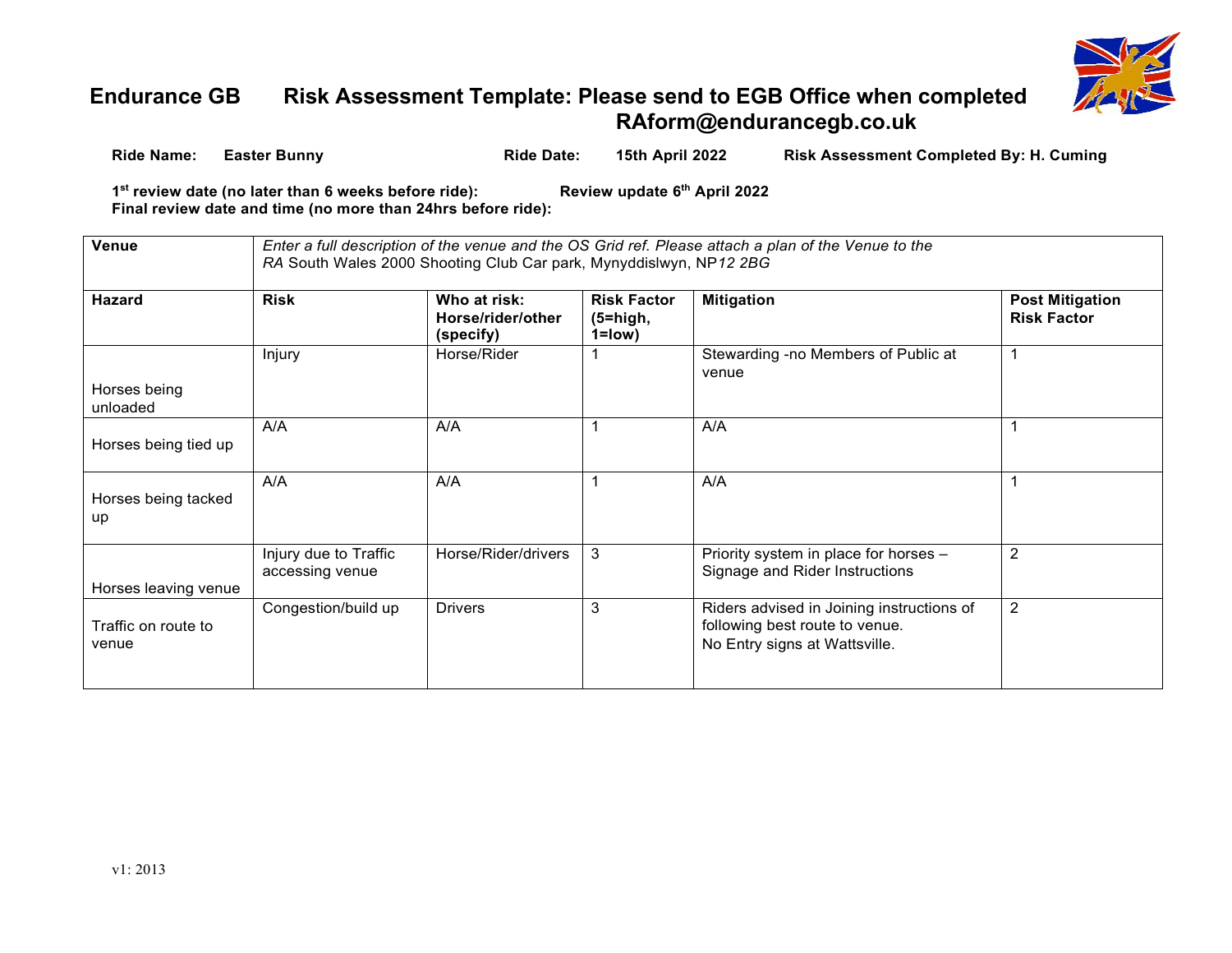

*Enter a full description of the route giving particular attention to the type of terrain, approx number of gates and traffic load on roads being used* Country lanes, Forest track and Bridleways

| <b>Route</b>                                   |                                                                                  |                                                        |                                                 |                                                                                                                                                                                                      |                                              |
|------------------------------------------------|----------------------------------------------------------------------------------|--------------------------------------------------------|-------------------------------------------------|------------------------------------------------------------------------------------------------------------------------------------------------------------------------------------------------------|----------------------------------------------|
| <b>Hazard</b>                                  | <b>Risk</b>                                                                      | Who at risk:<br>Horse/rider/<br>other (specify)        | <b>Risk Factor</b><br>$(5 = high,$<br>$1 = low$ | <b>Mitigation</b>                                                                                                                                                                                    | <b>Post Mitigation</b><br><b>Risk Factor</b> |
| Horses on route                                | Fallen Riders/loose<br>horses                                                    | MoP.<br>riders/horses, NRW<br>staff and<br>contractors | $\overline{4}$                                  | Joining Instructions, signage, Event<br>notices, Volunteer stewards. Riders to<br>be advised to be courteous to MoP and<br>slow down past them. Signage re NRW<br>operations to be observed          | $\overline{2}$                               |
| Horses on Public<br>Highway (Country<br>lanes) | A/A                                                                              | A/A plus drivers                                       | 4                                               | Event Notices- horses use these roads<br>regularly and vehicles and drivers<br>understand the need to slow<br>down, stewards available to respond                                                    | $\overline{2}$                               |
| Vehicular access<br>(route marking)            | To MoP                                                                           | <b>MoP</b>                                             | $\overline{2}$                                  | Limit of 15mph to be observed                                                                                                                                                                        | $\mathbf{1}$                                 |
| Horses on bridleways                           | To other users as well<br>as Horses and Riders<br>where steep or dogs<br>barking | Horses/riders /other<br>MoP                            | 3                                               | Signage, Event Notices, letters notifying<br>landowners of Event, Stewarding-<br>peripatetic if necessary.<br>Letter of advice to Landowner at Gelli<br>Ffiniog.<br>Advice to riders in Talkthrough. | $\overline{.2}$                              |
| Wylie area SVCP multi<br>user track            | Harvesting operations                                                            | Horses/riders /other<br>MoP                            | 3                                               | NRW Banksman put in place to manage<br>riders, MoP and other users.                                                                                                                                  |                                              |
| Haulage Lorries on<br><b>Forestry Tracks</b>   | <b>Harvesting Operations</b><br>Area Grid Ref TBC                                | Horses/riders /other<br>MoP                            | 3                                               | Riders to be advised of the Lorries on<br>the Forestry tracks and the hauliers to be<br>advised of the event so that they can slow<br>down and pull over to let riders pass.                         | 1                                            |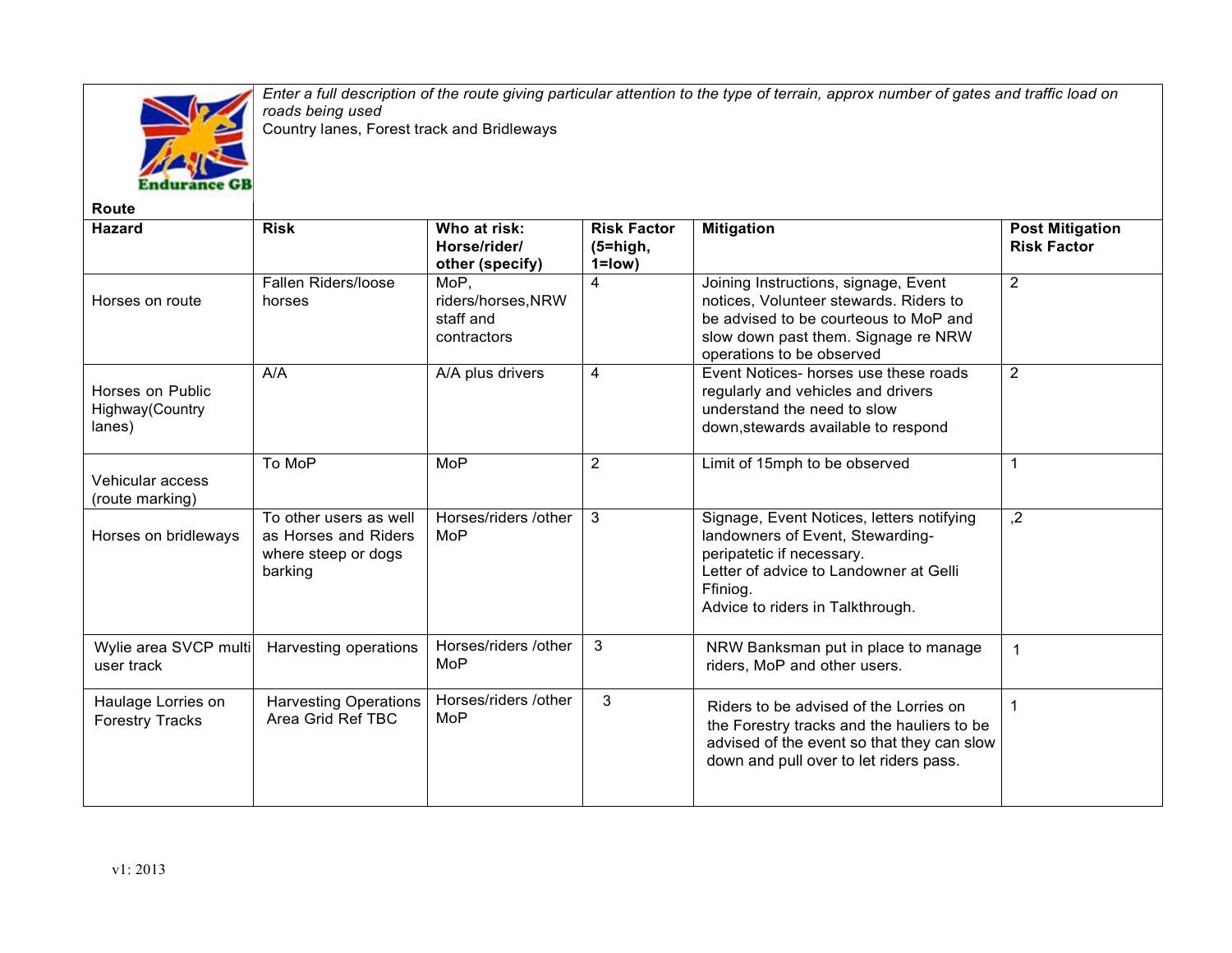| Horses on Common<br>lland            | Risk of being panicked Horses/Riders<br>by stock   |                                                                                                                                                                                                                                                                                                                                                                                | 3              | Riders to be informed in Jl.<br>Riders to be advised not to go between<br>cows and calves.                                                                                                                                                                                                                                                                                                                                                                                                                                                                                                                                        |   |  |
|--------------------------------------|----------------------------------------------------|--------------------------------------------------------------------------------------------------------------------------------------------------------------------------------------------------------------------------------------------------------------------------------------------------------------------------------------------------------------------------------|----------------|-----------------------------------------------------------------------------------------------------------------------------------------------------------------------------------------------------------------------------------------------------------------------------------------------------------------------------------------------------------------------------------------------------------------------------------------------------------------------------------------------------------------------------------------------------------------------------------------------------------------------------------|---|--|
| <b>CORONAVIRUS</b>                   | Risk of transmission between All people<br>people. |                                                                                                                                                                                                                                                                                                                                                                                | $\overline{4}$ | EGB Covid Questionnaire to be reviewed by all<br>attending before travel to venue to minimise risk of<br>infectious people attending.<br>Arrival times staggered to minimise social mixing.<br>Parking separated sufficiently to maintain social<br>distancing.<br>Mask wearing where people close together eg.<br>Secretary, Vetting, Catering, Toilets.<br>Hand Sanitiser to be positioned at: Secretary, Vetting,<br>Catering, Toilets.<br>Vinyl gloves available for those handling paperwork:<br>Secretary, Vets, Vet Writers, Technical Steward.<br>All riders required to carry vinyl gloves, masks and<br>hand sanitiser. | 2 |  |
| Horses on B4251                      | Traffic risk                                       | Horses/riders /other<br><b>MoP</b>                                                                                                                                                                                                                                                                                                                                             |                | Stewards on junction at Beechwood Rd and 2<br>crossing into SVCP                                                                                                                                                                                                                                                                                                                                                                                                                                                                                                                                                                  |   |  |
|                                      |                                                    |                                                                                                                                                                                                                                                                                                                                                                                |                |                                                                                                                                                                                                                                                                                                                                                                                                                                                                                                                                                                                                                                   |   |  |
| <b>EMERGENCY</b><br><b>PROCEDURE</b> | contacted.                                         | Outline the procedure that will be followed in the case of an emergency:<br>An emergency on the Venue would be attended by the H&S Rep & the First Aider, & appropriate Emergency Services<br>In response to an emergency call to the RO/H&S Rep from a CP, Steward or Rider, the First Aider & H&S rep would be<br>dispatched & the appropriate Emergency Services contacted. |                |                                                                                                                                                                                                                                                                                                                                                                                                                                                                                                                                                                                                                                   |   |  |